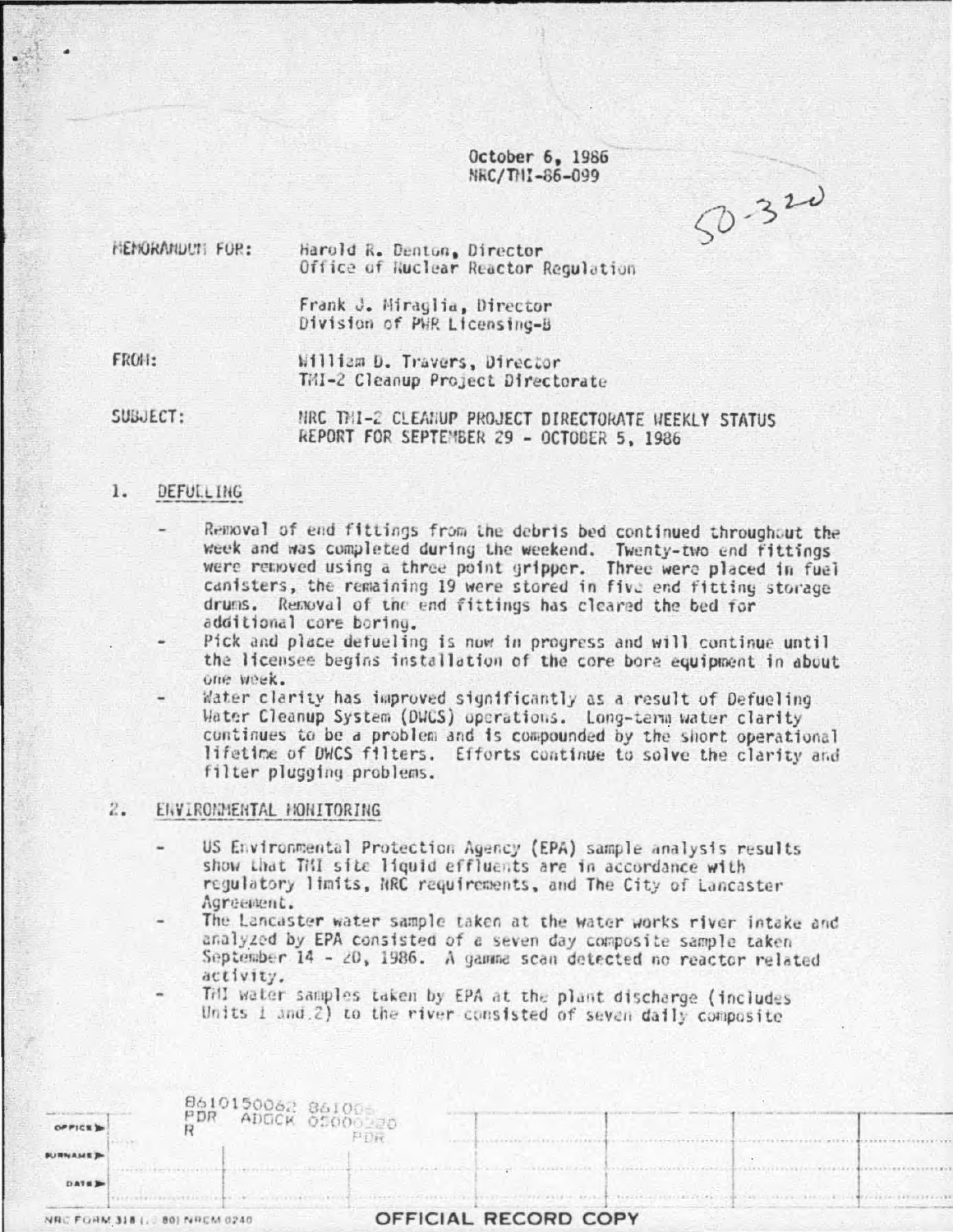Harold R. Denton Frank J. Hiraglia

samples taker from September 13 - 20, 1986. A gamma scan detected no reactor related activity except.

The EPA analyses of the NRC outdoor air sample for the period September 25 - October 2, 1986 showed that concentrations of Cs-137 and I-131 were below the lower limit of quantitative detection (i.1D) for the system. The LLD varies around a value of IE-13 uCi/cc.

## AUXILIARY AND FUEL HANDLING BUILDING ACTIVITIES 3.

Start-up testing of the sludge transfer system continues.

### $\Lambda$ . NRC EVALUATIONS IN PROCRESS

- Technical Specification Change Request numbers 49, 51, 52, and 54.
- Recovery Operations Plan Change numbers 31 and 33.
- Solid Maste Facility Technical Evaluation Report.
- Heavy Load Safety Evaluation Report, Revision 3.
- Oisposal of Processed Nater Report.
- Sediment Transfer and Processing System SER.
- End Fitting Storage SER was approved on September 25, 1986.
- SER for Use of Plasma Arc Cutting Torch.
- Core Bore Operations (as a defuciing mathod).

## PUBLIC MEETING 5.

The next meeting of the Advisory Panel for the Decentamination of Three Mile Island Unit 2 will be held on October 2, 1986 at the Holiday Inc. Center City. Harrisburg, PA from 7:00 PH to 10:00 PH.

At this meeting the licensee will brief the Punel on the progress of defuciing and un the status of funding for the reachder of the cleanup. The EPA will present the results of its recent review of the TAI offsite radiation monitoring program. Hembers of the public will be given the opportunity to address the panel.

Persons desiring to speak before the Advisory Panel are requested to contact Mr. Thomas Smithgall at 717-291-1042, or write him at 2133 Harietta Avenue, Lancaster, PA 17003.

# ORIGINAL SIGNED BY: William D. Bavers

William L. Travers Oir cter This Cleanup Project Directorate

| DATE                                                                                                                                                                                                                                    |  |
|-----------------------------------------------------------------------------------------------------------------------------------------------------------------------------------------------------------------------------------------|--|
| SURNAME                                                                                                                                                                                                                                 |  |
| OFFICE<br>$-$ . The contract of the contract of the contract of the contract of the contract of the contract of the contract of the contract of the contract of the contract of the contract of the contract of the contract of the con |  |